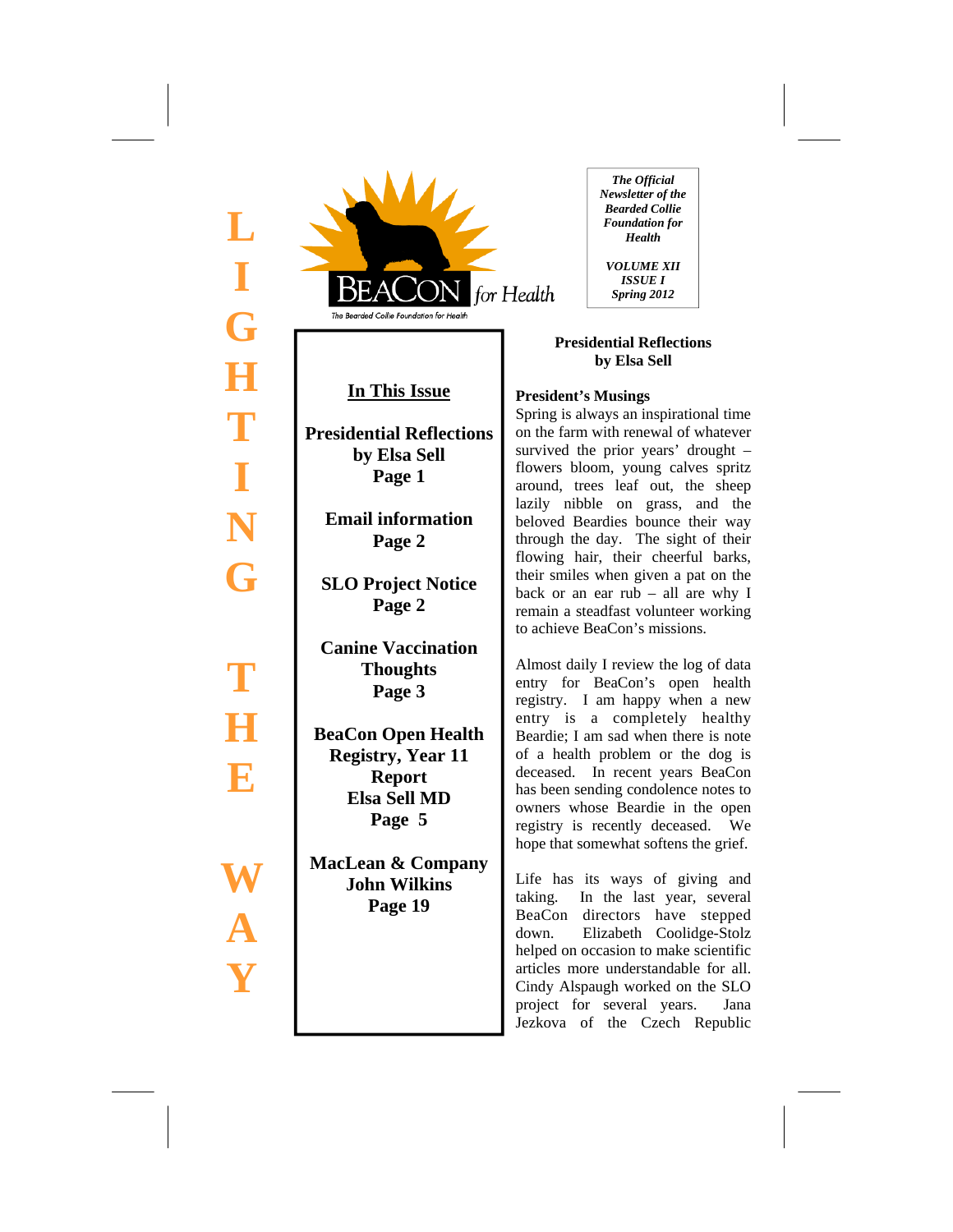brought a large number of new Beardie owners from her part of the world into the open health registry. She also translated several registry yearly reports into Czech for the web site.

We welcome returning director Sharon Dunsmore from Canada; she is a Beardie breeder and trainer, active in agility, with website development skills. She is assisting with total updating of BeaCon's website. Also just coming to the board is Peg Caldwell from Florida and NC. Peg has long been interested in health of Bearded Collies. She has worked to bring information about BeaCon and the open health registry to her BCCA Regional club members. We thank Sharon and Peg for making time for BeaCon and Bearded Collie health in their busy lives.

We need healthy Beardies as controls for the SLO project. See the notice following.

BeaCon is advocating that readers convert to the email newsletter starting in the fall. Every hard copy newsletter that is not mailed saves money.

The year 11 report from open health registry Beardies makes up most of this newsletter. It is a short version; for those desiring more detail and colored graphics, check out the complete report on our website. There are also translations into several languages. May all have a healthy and happy summer.

#### **Get Your Newsletter by Email**

You can contribute to BeaCon's financial wellbeing by changing your snail mail newsletter to email. Gordon Fitzgerald, the long-time editor of Lighting The Way, generously has donated the printing through his KwikKopy business for some years now. That is expensive for him. BeaCon pays for the postage which runs around \$500 each issue.

So, we'd appreciate your change over if that is feasible. At the moment the email newsletter is one that can be printed for reading and record keeping if you want hard copy. Contact Fitz - fitz@kwikkopy.com – to let him know.

#### **SLO Project Notice – Healthy Controls**

The Symmetrical Lupoid Onychodystrophy (SLO) project collects information about the environment, flea and heartworm preventive use, vaccinations, diet, general health and family health history. Details about the dogs' SLO diagnosis and treatment are also obtained; we know that 94% had onset of the disease before the age of 8 years.

Both Dr. Anita Oberbauer at UC Davis, who is collecting and storing DNA samples on SLO and healthy Beardies, and Dr. Patrick Horan (retired UGA epidemiologist) reviewed the SLO Survey summary. They recommend that the same environmental, family, and medical information be obtained on a group of healthy control Bearded Collies. As Dr. Horan noted: "the case-control design (comparing two groups from similar "environmental circumstances" which differ primarily in expressing the malady of interest) is widely used in epidemiological research to explore which environmental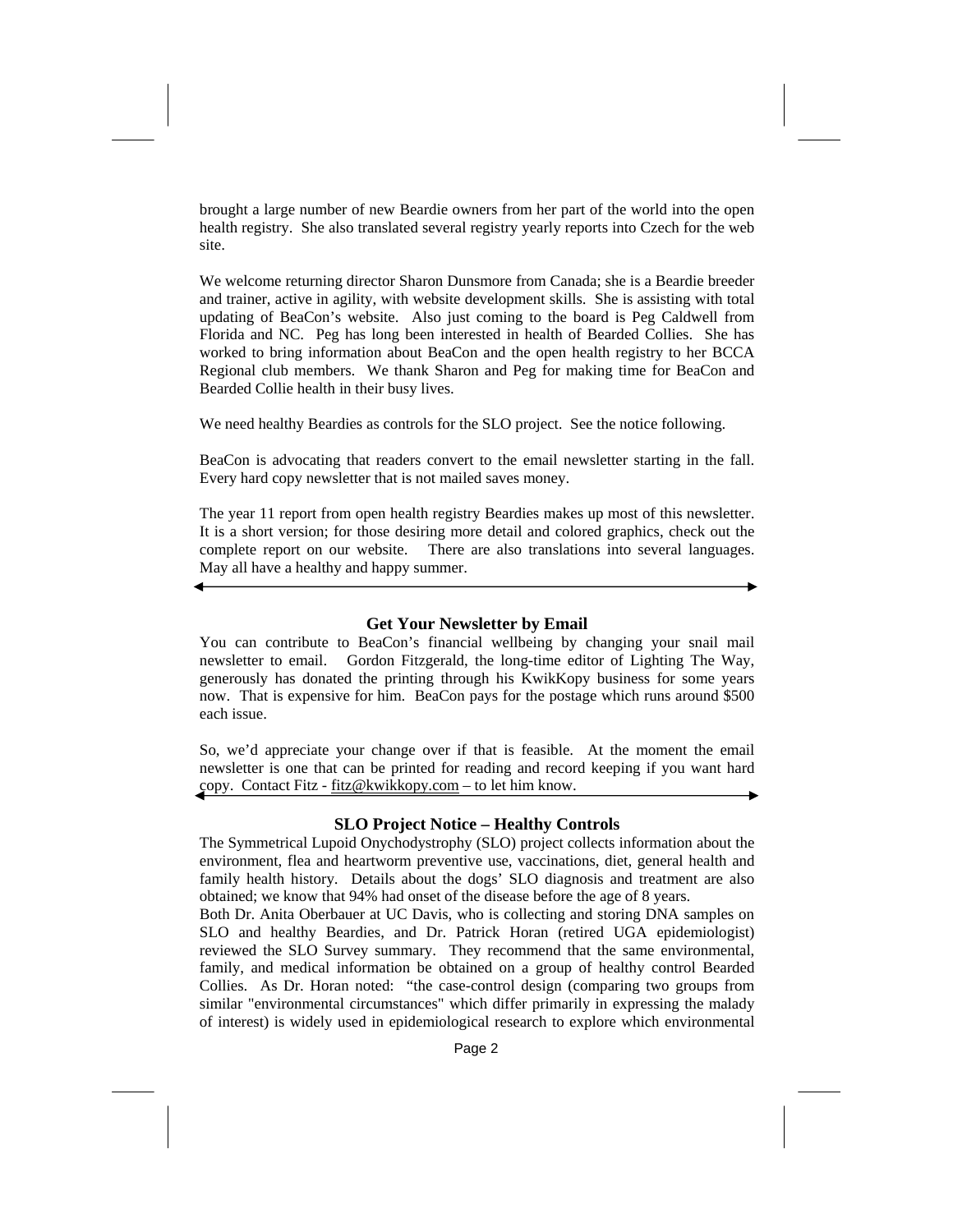factors are most promising for further research." They also encouraged the collection of DNA samples on the healthy dogs with completed surveys.

Hence we are asking for volunteers for the control group. The dogs may be in BeaCon's open health registry, but that is not essential. Your Beardie is eligible if he/ she is:

- Healthy (no chronic health problems requiring treatment or veterinary visits).
- $Age 8$  years or over.
- Sire and dam are known

The survey form is posted on BeaCon's home page as a .doc and PDF. Links for DNA sample collection and associated forms are in the same location. We hope you will also donate a DNA sample collected by cheek swab and blood (if your vet will draw the sample free for you) for this project. The goal is at least 80 healthy controls. Help us meet that goal in 2012.

The only persons who will have access to family information on the healthy controls are Dr. Oberbauer's research team. The general information such as sex, age, use of preventives will be collated without identifiers.

## **Canine Vaccination Thoughts**

**Pros:** Provide immunity to an individual as well as a group; the latter only when a sufficient proportion of the population is immunized. Dogs that have not been immunized may develop passive immunity from association with vaccinated individuals; passive immunity is relatively short lived compared to active immunity from vaccination.

**Cons:** Uncertainty about duration of immunity contributed to the practice of yearly vaccination. This is no longer the case with core vaccines, but remains an issue for leptospirosis and Lyme vaccines.

Some individuals have adverse vaccination reactions, which may be severe, and not immediately apparent.

**Other:** Some individuals are non-responders and will remain at risk of vaccine preventable diseases.

#### **History – Human Experience**

In human medicine, for families around 1900, one in five children died during the first five years of life, mostly from infectious diseases. Today, 110+ years later, how many families do you know that have ever lost a child to an infectious disease for which there is a reliable vaccine? There are now 14 vaccine preventable human infectious diseases.

The increased interconnectedness of the world due to ease of travel, lack of complete vaccination programs in less developed countries, and parental questioning of the value and safety of vaccines in developed countries all contribute to a small but real risk of illness and death from vaccine preventable diseases.

AAP News(ref 1) noted an ongoing measles outbreak in France in 2011 that killed at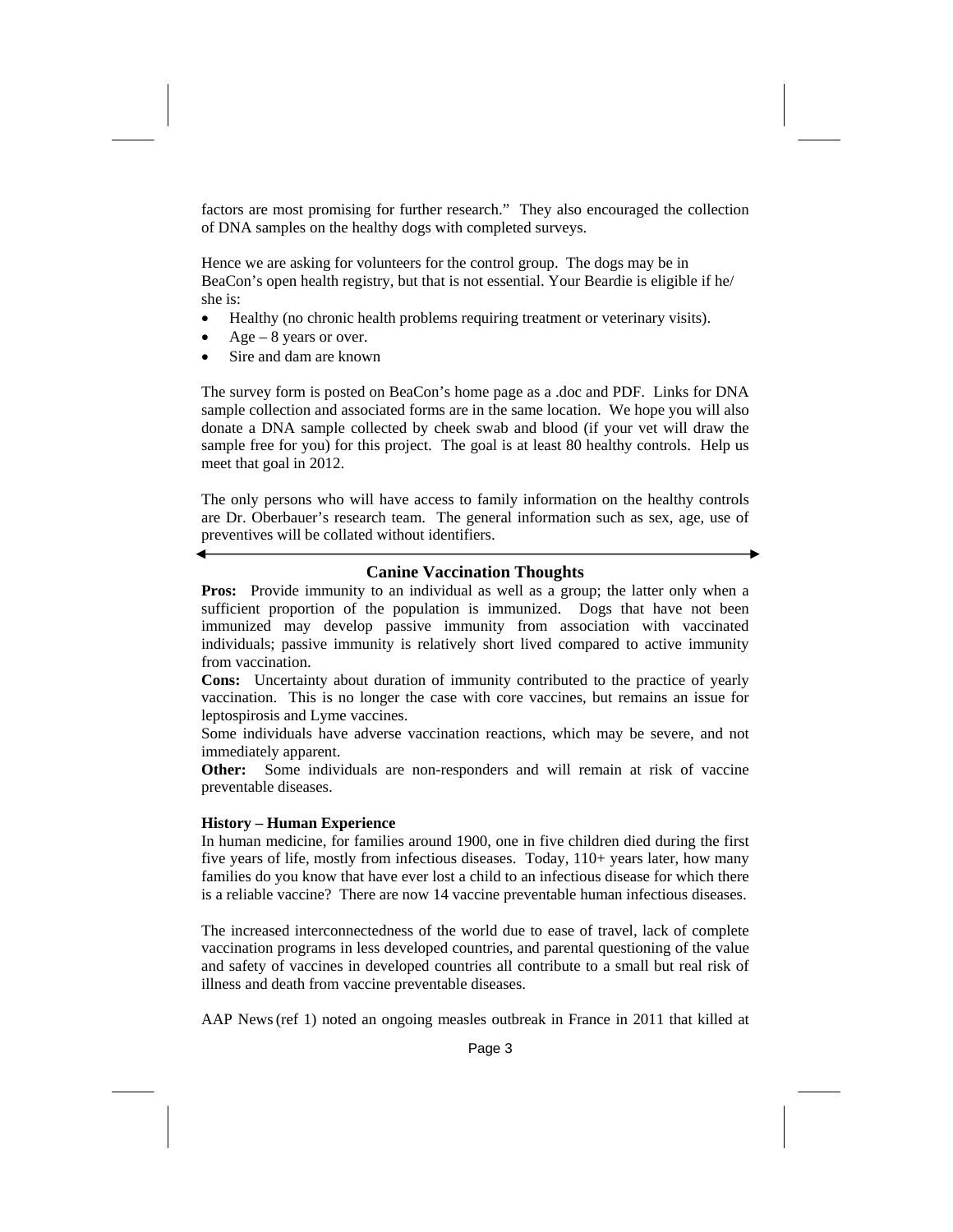least six children and left 12 with brain damage. There have been more than 750 cases of measles in Quebec, Canada and two measles-infected people attended some festivities of the 2012 Super Bowl.

#### **Canine Experience**

The most recent vaccination guidelines for the USA (2011) (ref 2) from the American Animal Hospital Association (AAHA) are published online and are summarized below for core vaccines.

Distemper vaccines (modified live virus) following the recommended initial schedule and completed by 16 wk of age, should have a single booster no later than 1 yr after the initial series and, be revaccinated every 3 yr. In healthy dogs all available distemper vaccines are expected to induce sustained protective immune response lasting at least 5 years.

Canine parvovirus (modified live virus). Initial series before 4 mo of age with final dose between 14-16 wk to minimize the risk of maternal antibody interference OR one dose after 4 mos of age. The initial vaccination is followed every 3 years with revaccination regardless of which product is used. Among healthy dogs, vaccines are expected to give protective immune response lasting at least 5 years.

Adenovirus vaccines (type 2 induces protection against type 1 also) (modified live virus) after the initial vaccination series is completed by 16 wk should receive a single booster not later than 1 yr after completion of the initial series and be revaccinated every 3 yrs. In healthy dogs all available distemper vaccines are expected to induce sustained protective immune response lasting at least 7 years.

The frequency of rabies vaccination (killed virus) is determined by state law, varying from 1 to 3 year intervals. The initial vaccination is given not before 12 wk and then yearly or every 3 years per law requirement. The Rabies Challenge Fund Charitable Trust is supporting a long term research project to determine the duration of immunity from rabies vaccines. The goal is to determine if the required interval for rabies boosters can be extended beyond 3 years to 5 or even 7 years. Research began November 2007 and is now in year 5. The project is under the direction of Dr. Ron Schultz and the University of Wisconsin Foundation. (ref 3)

**Waivers.** The American Veterinary Medical Association (AVMA) policy of rabies vaccination (ref 4) now recognizes the need for a waiver from rabies for vaccination for some animals in whom vaccination poses an unacceptably high risk. Both the licensed veterinarian who has a client-patient relationship and the appropriate public health authorities need to concur that the waiver should be issued.

**THE CLIENT MUST BE INFORMED THAT THE WAIVER ONLY SERVES TO LET THE ANIMAL BE LICENSED IN COMPLIANCE WITH ANIMAL CONTROL REGULATIONS**. Thus, if the animal is involved in a potential rabies exposure event, the animal is considered unvaccinated against rabies for the purpose of public health regulation. The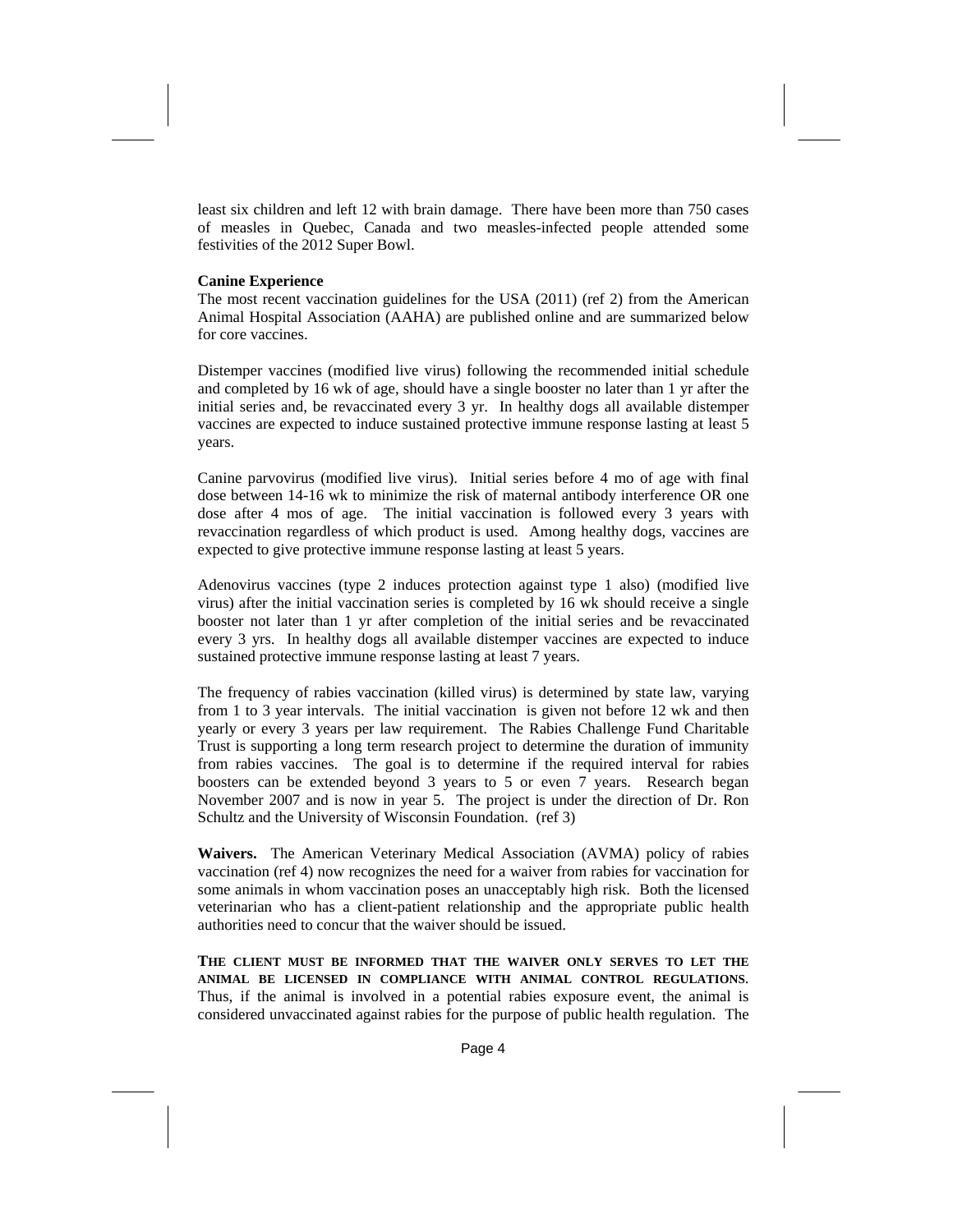policy states that rabies waivers should be reconsidered yearly.

#### **Know Your Pet's Risk For Rabies – A Recent Happening**

If you live in Carlsbad, NM or other areas afflicted by severe drought (SD, TX, KS) and a mild winter, you are probably aware of an increase in rabid skunks. The outbreak in the county where Carlsbad is located has so far documented 33 skunks testing for rabies in 2011-12. This is in contrast to no confirmed rabies cases in the past 15 years.

The encounters of rabid skunks have involved dogs, cats, and sheep. An unfortunate outcome has been euthanasia of over 30 pets and farm animals. Twelve people have received shots as a precaution and fortunately none have exhibited symptoms of rabies. The disease can be fatal if not treated quickly. It is speculated that the drought has caused skunks to migrate to locations in a search for water. (ref 5)

#### **References**

- 1) AAP News 33/4, p 1 & 4, April 2012.
- 2) AAHA Vaccine Recommendations. https://www.aahanet.org/PublicDocuments/ CanineVaccineGuidelines.pdf
- 3) Rabies Challenge Fund Charitable Trust http://www.rabieschallengefund.org/ http://www.avma.org/issues/policy/annual-rabies-vaccination-waiver.asp
- 4) Wall Street Journal, by Nathan Koppel, p A3, April 6, 2012

## **BeaCon Open Health Registry, Year 11 Report**

See the complete report available on BeaCon's web site for more detail. **What Dogs May Participate?** All Bearded Collies of known parentage, deceased or living, healthy or with a health problem, and from any country.

**Who May Submit Information?** Owner with whom the dog lives if primary owner, co -owner (with owner consent or otherwise dog goes into the non-public section started in 2008), a breeder (usually puppies before they go home). Information on dogs in the non -public section is used for the yearly report but it is not available in the search or report function of the registry database.

**How To Submit Information.** This is best done online - www.beaconforhealth.org/ sqlweb. Hard copy forms are also available on-line and by request.

**Who May Access the Open Registry Database?** Anyone who is registered can do searches or reports on dogs in the public section of the database. Owner contact information is not available.

#### **Pedigrees and Coefficient of Inbreeding (COI)**

As new dogs are entered into the database, a five generation pedigree is generated offline before posting. Owners are notified and asked to confirm accuracy of the pedigree once it is posted. Data for pedigrees come from several sources including pedigrees submitted by owners and online databases.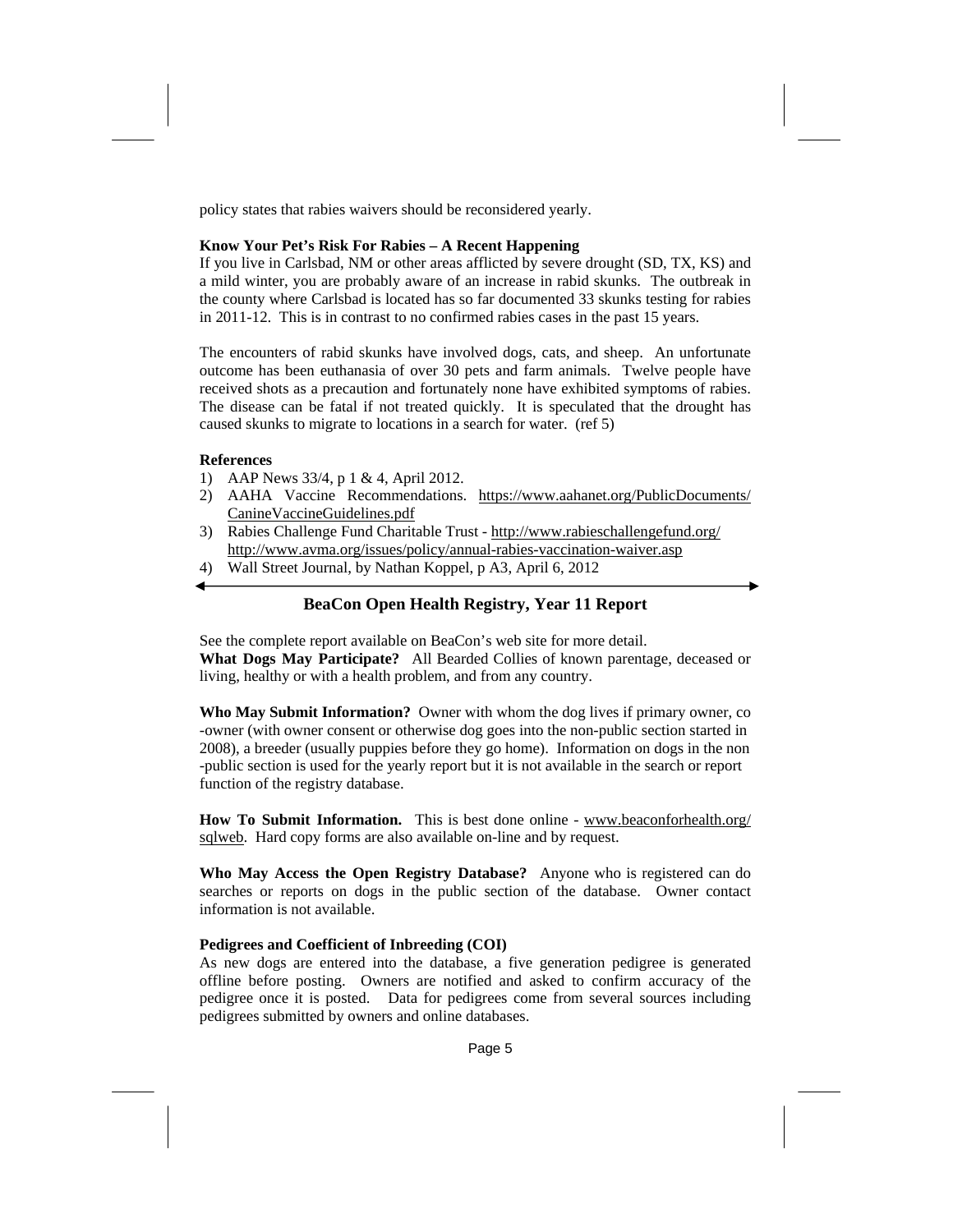A COI is the mathematical definition that elucidates closeness of relationship in a pedigree. It is usually expressed as a percentage and it was developed by Sewall Wright (Coefficients of inbreeding and relationship. Am Nat. 56:330-8, 1922). Basic principles are that inbreeding only exists if the ancestor appears on both sire's and dam's side of the pedigree. Breeder's Assistant software is used to calculate the 10 generation COI which is displayed at the top of each dog's pedigree. These values may differ from those obtained by other pedigree programs due to differences in the algorithm used for calculation and/or the number of generations used.

#### **Use of Data and Caveats**

The purpose of this registry is to give objective data on disease and wellness, not to draw conclusions about any particular line, sire, or dam. We leave it to the user to interpret the information as they see fit. For maximum accuracy we need to know that data on any individual dog is current. Good effort is made to contact owners each year to up-date their dogs' entry.

The disease frequencies in this report apply solely to this particular population of Bearded Collies. Until more Bearded Collies worldwide have been entered accurately into the Open Health Registry, no conclusions can be drawn regarding the general health status of the breed.

As research uncovers more information on inheritance of disease it becomes increasingly obvious that many diseases are neither simple autosomal dominant or recessive traits. For example, the current research leads us to believe that up to 40 genes may be involved in whether or not a dog gets a particular autoimmune disease! Some genes have been found that affect the likelihood of getting any autoimmune disease while others relate to specific diseases. This supports pedigree analyses, which showed autoimmune disease in particular lines no matter which type of disease, while some breeds have higher incidence of a particular autoimmune disease.

Genes have been found that increase risk of disease while others protect against it, and a dog can carry both. Epigenetic changes alter how a gene is expressed or the phenotype of a cell without changing the genetic (nucleotide) sequence. These changes remain for the life of a cell, but can also be inherited at least through several mammalian generations. We have long known that environmental triggers as well as stress – physiological, physical or psychological – is somehow involved in the expression of autoimmune and other diseases, and likely this is the result of epigenetic change.

Other terms that may be heard in this context are penetrance, the % of the population with a genetic variant that shows an associated trait. In some cases penetrance can be quite low meaning other factors are likely involved. If every individual with that variant has the trait there is complete penetrance. Even with complete penetrance some individuals may be more or less severely affected, and this variable is described as expressivity. (Note expressivity is measured only with complete penetrance.)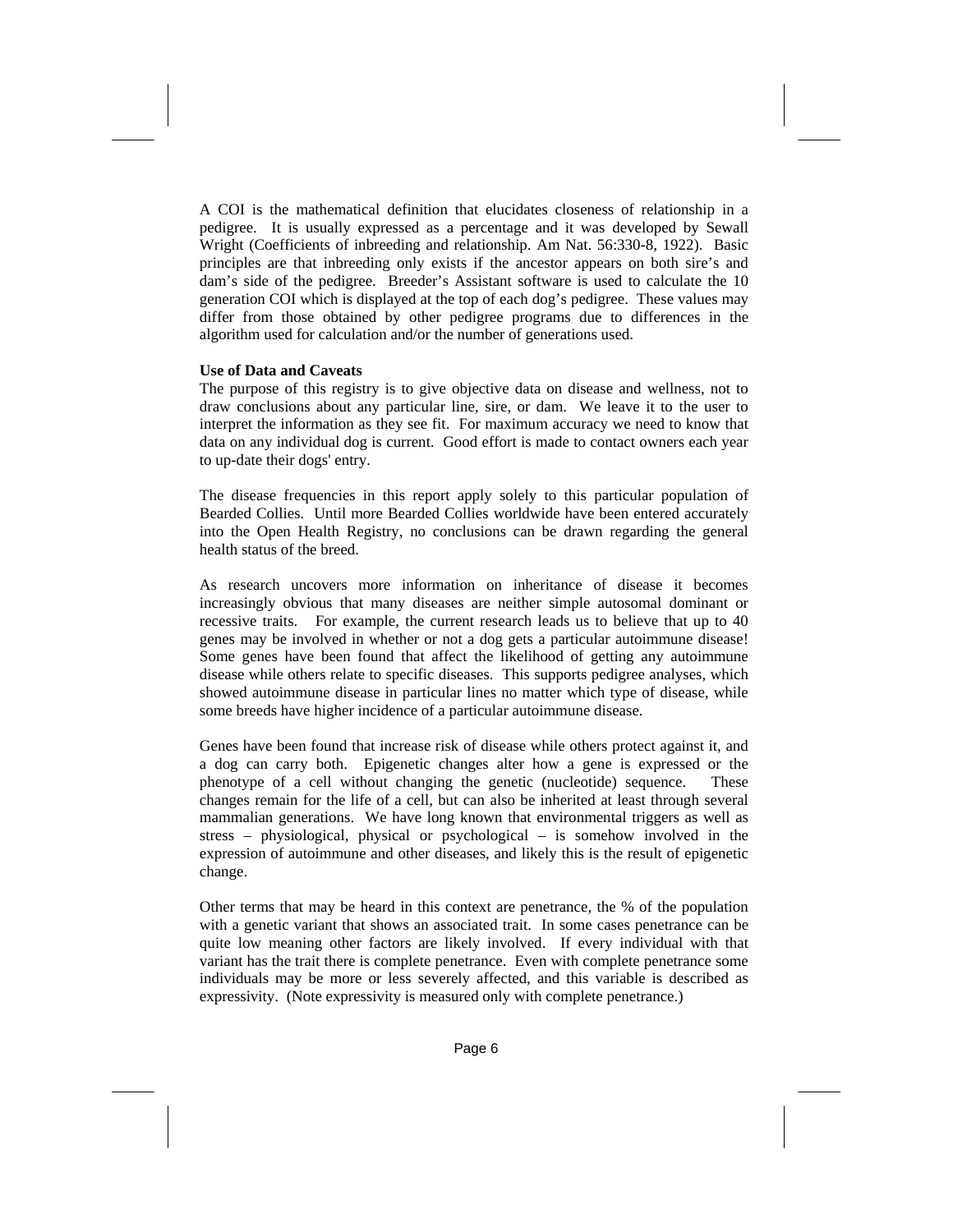As our understanding of inherited disease increases, identifying individual genes responsible for each disease is going to be elusive for many illnesses. There is however, a strong genetic component to their occurrence. This is where a comprehensive open health registry can be of greatest value. If we can go back through generations of dogs – not just in a linear fashion but looking at siblings, aunts, uncles etc. patterns begin to emerge. If one problem appears repeatedly in a particular line, tapping into one where it has not appeared for generations is a possible way to reduce frequency of the problem.

Dog breeding is becoming increasingly multinational with frozen semen and surgical implantation. We are increasingly less likely to have hands on experience with every dog we are considering and its extended pedigree. We may not have all the answers ever, but the more pieces we have of a puzzle the better informed we can be to create dogs that are not just superior in structure and type, but also health and temperament.

Our goal continues to be full participation and data on every Beardie whether or not it will ever be used in a breeding program it has been part of a breeding program. We therefore discourage selectively entering only certain dogs, we want them all! The inclusion of dogs in this registry is by the free choice of the owner/co-owner. Absence of dogs from this registry is also by the free choice of the owner/co-owner. Notice of the registry's availability is made through BeaCon's newsletter (Lighting the Way) and web site (www.beaconforhealth.org), and Beardie internet lists.

#### **Notice of Copyright**

All information contained in this report is fully copyrighted by the Bearded Collie Foundation for Health (BeaCon). Permission is granted to print information only *for personal use or for publication in educational materials for Bearded Collie owners.* Nothing obtained from the information available herein may be published in any form, whether for profit or not, without permission of BeaCon.





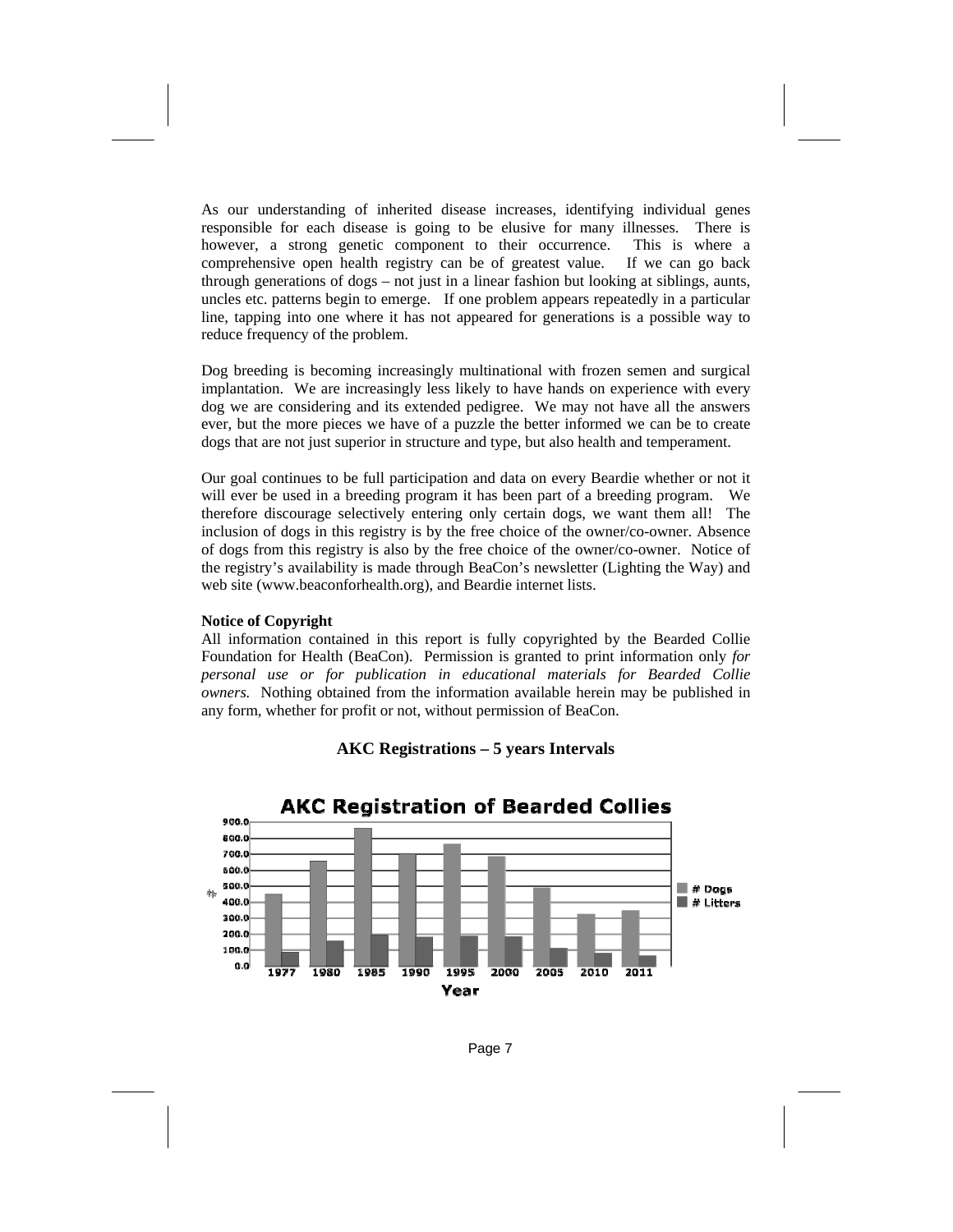

# **Comparison of AKC (USA) and KC (UK) Registrations, 2 Yr Intervals**

The above graph shows a parallel decline in the number of Registered Bearded Collies in the UK and the USA between 1998 and 2011. Where this will end, no one knows, although it is heartening to see lesser decline recently. Since in the UK breeders must register the pups (in the USA, the owner usually registered a dog), it seems quite possible that the parallel decline reflects a true decrease in the number of Bearded Collie pups being produced year by year, rather than a decline in owner registration.

# **Number of Owners and Dogs**

There are 729 participating owners, an increase of 80 over last year, and 2053 Beardies, an increase of 307. There is little change in the frequency of the most common health problems; fear issues and autoimmune problems continue to lead the list, although their order is reversed. The frequency of health screens is also little changed. Puppy mortality is 5% stillborn and an additional 7-8% dying by 6 weeks of age.

# **Geographic Location**

These are arranged in descending order by number of owners in a country. The overall increase in owners was 80 with the largest percent from the UK (28.5%) and the Netherlands (22.5%).

| Country        | Owners $(\#)$ | Dogs $(\#)$ | Dogs $(\% )$ |
|----------------|---------------|-------------|--------------|
| <b>USA</b>     | 381           | 884         | 43.1%        |
| UK             | 138           | 452         | 22.0%        |
| Canada         | 42            | 116         | 5.7%         |
| Netherlands    | 40            | 167         | 8.1%         |
| Germany        | 30            | 81          | 4.0%         |
| Czech Republic | 24            | 71          | 3.5%         |
| Australia      | 21            | 102         | 5.0%         |
| Others $*$     | 53            | 180         | 8.8%         |
|                |               |             |              |
| <b>Total</b>   | 729           | 2053        |              |

\*Other owner locations include Austria, Belgium, Brazil, Denmark, Finland, France, Hungary, Ireland, New Zealand, Norway, Portugal, Slovakia, South Africa, Spain and Sweden.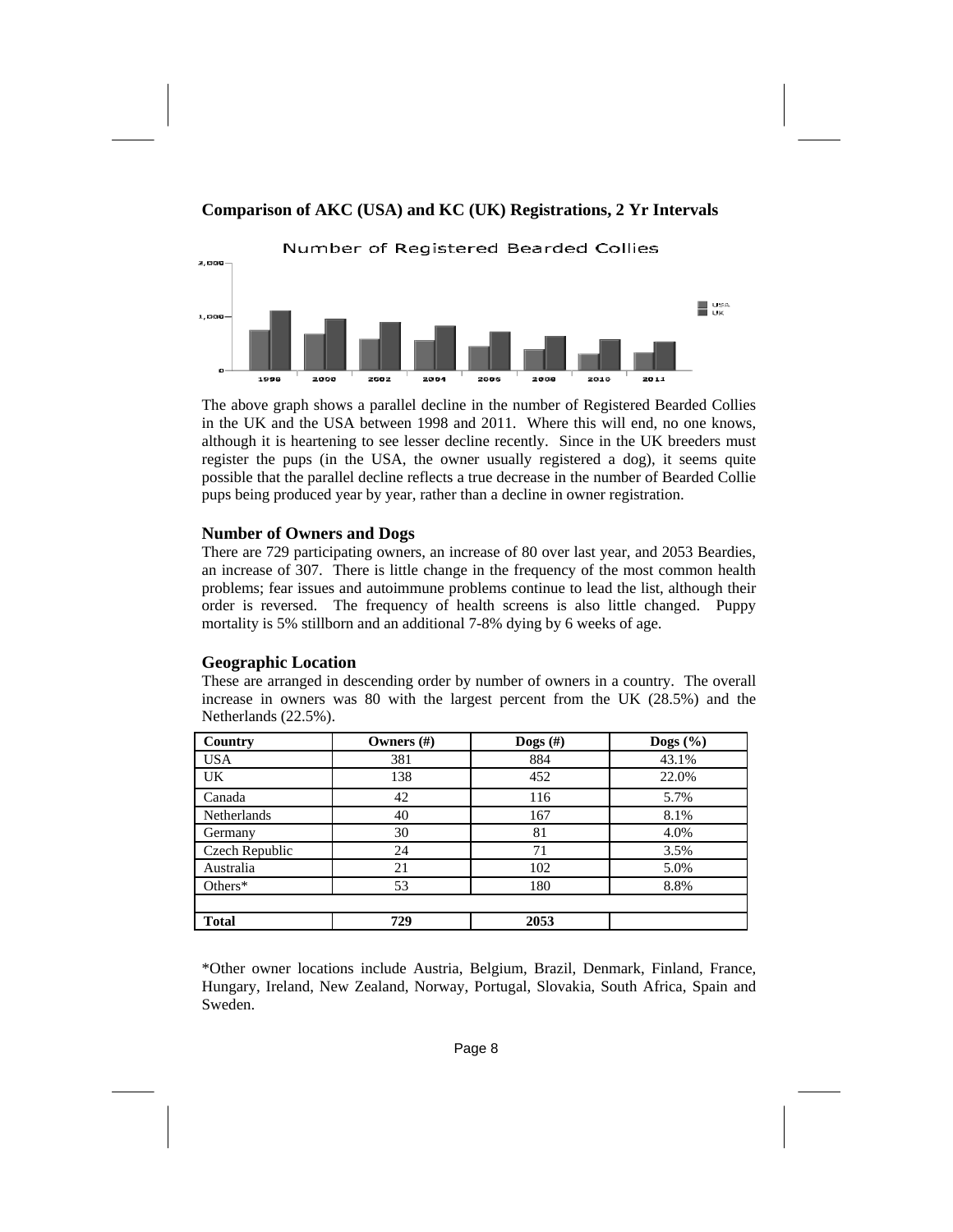# **General Dog Information for 2053 Beardies**

**Sex and Reproductive Status.** The data are similar to those in past years.

| <b>Sex</b>  | $#$ Dogs | $\frac{6}{9}$    |
|-------------|----------|------------------|
| Male        | 926      | 45% of total     |
| Intact      | 556      | 60% of males     |
| Neutered    | 356      | 38.5% of males   |
| Unspecified | 14       |                  |
|             |          |                  |
| Female      | 1128     | 55% of total     |
| Intact      | 583      | 51.7% of females |
| Spayed      | 536      | 48.3% of females |
| Unspecified | 9        |                  |

**Healthy Dogs.** The percentage of healthy dogs in recent registry years is given in the two figures below. 1168 (56.9%) dogs have no health issues recorded as of February 15, 2012. The data shows that 73% or more of new healthy dogs entered in the last five years were under the age of nine years and in the last four years 45% or more were below the age of three years. The youth of new entries provides an excellent opportunity to follow their health over the long term.



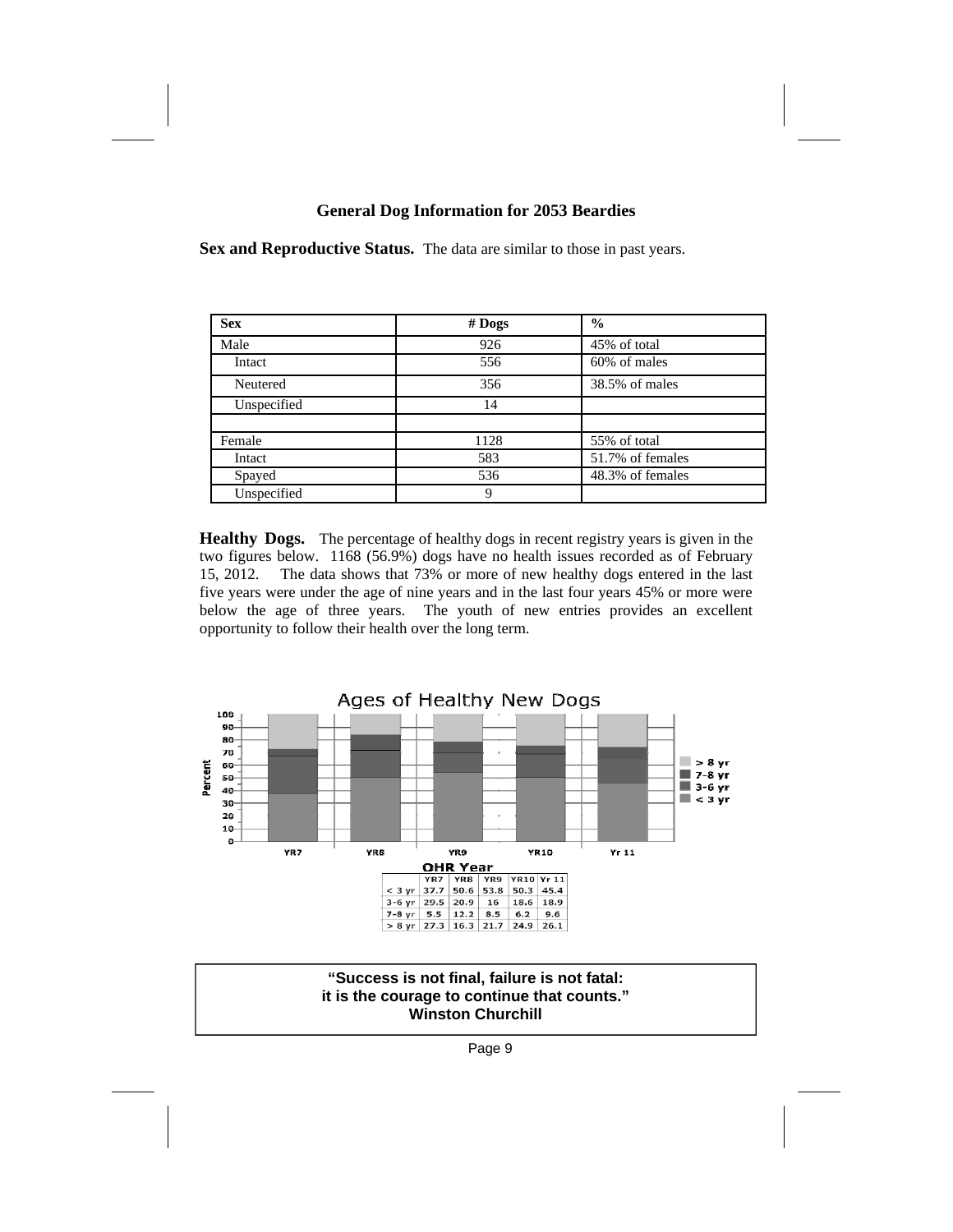



Age of dogs using 2/23/12 as the current date was calculated for 1228 dogs below the age of 18 years and last recorded as alive. The average age is 8.5 years. Breakdown by age groups is given in the chart below.

| <b>Health Problem</b>                 | # Dogs | % Dogs |
|---------------------------------------|--------|--------|
| Autoimmune diseases                   | 234    | 11.4%  |
| Fear, loud sharp noises               | 197    | 10.0%  |
| Cancer (all types)                    | 147    | 7.2%   |
| Hypothyroidism                        | 129    | 6.3%   |
| Umbilical hernia                      | 69     | 3.4%   |
| Hip dysplasia                         | 55     | 2.7%   |
| Dietary allergy/food intoler-<br>ance | 41     | 2.0%   |
| Cataract                              | 35     | 1.7%   |
| Aggression, all types                 | 32     | 1.6%   |
| Atopy                                 | 29     | 1.4%   |
| Depigmentation                        | 28     | 1.4%   |
| Inflammatory bowel disease            | 27     | 1.3%   |
| Fear, other                           | 26     | 1.3%   |
| Nail problems, other                  | 26     | 1.3%   |
| Allergy, flea bite                    | 25     | 1.2%   |

**Health Problems.** Autoimmune diseases remain the most common problem.

The incidence of autoimmune thyroiditis in the open health registry dogs remains unknown; data from OFA labs through December 2011 suggest it is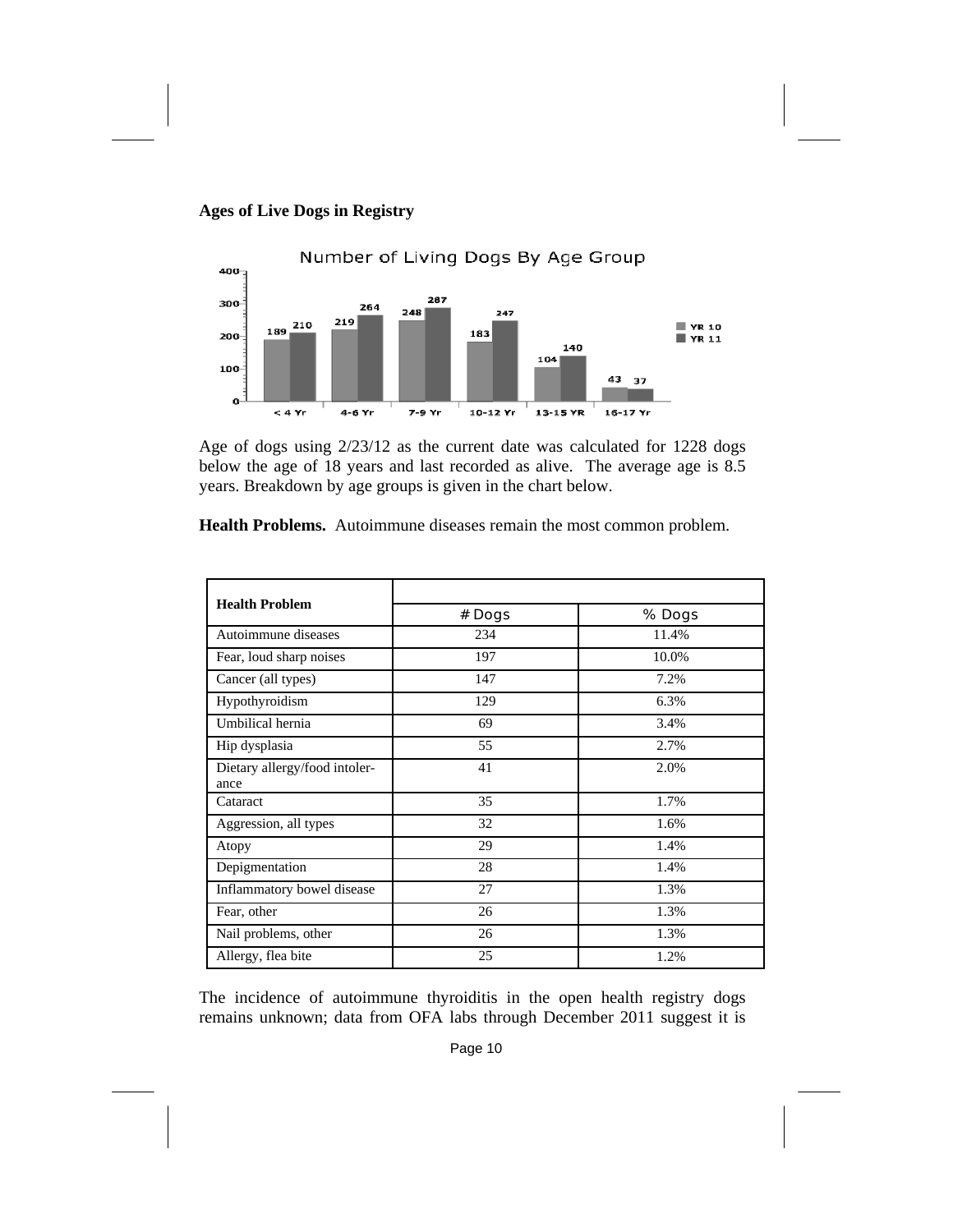relatively low – 1.3% of 537 having OFA panels (with 0.9% idiopathic hypothyroidism, 12.1% equivocal, 85.7% normal).

The more frequent locations of cancer are: mammary  $-16$ , liver  $-13$ , spleen  $-$ 12, nasal – 11, stomach – 9, bone – 7, and hemangiosarcoma – 5. As a result of low necropsy rate, few pathology exams, and other factors, the prevalence of cancer and the type of each cancer within the breed remains uncertain.

# Autoimmune (A/I) Disease

The number of individual A/I diseases was 264. The number of dogs having A/I disease(s) was 234, or 11.4% of all dogs.

| <b>Disease</b>                           | #  | % of All Dogs | % of A/I Dogs |
|------------------------------------------|----|---------------|---------------|
|                                          |    |               |               |
| Addison's disease (hypoadrenocorticism)  | 76 | 3.8           | 32.5          |
| Symmetrical lupoid onychodystrophy (SLO) | 71 | 3.5           | 30.3          |
| Inflammatory bowel disease (IBD)         | 27 | 1.3           | 11.5          |
| Autoimmune hemolytic anemia (AIHA)       | 25 | 1.2           | 10.7          |
| Systemic lupus erythematosus (SLE)       | 19 | 1.0           | 8.1           |
| Rheumatoid arthritis*                    | 14 | 0.7           | 6.0           |
| Immune-mediated thrombocytopenia (ITP)   | 13 | 0.6           | 5.6           |

Hypothyroidism is not included in A/I diseases because there is insufficient information available to know that the disorder was autoimmune based.

\* These include cases of suspected immune polyarthritis

Twenty-five dogs had more than one disease; 20 dogs had 2 A/I diseases, 7 dogs had 3 A/I diseases, and 3 dogs had 4 A/I diseases.



### Age of Onset of Most Common A/I Diseases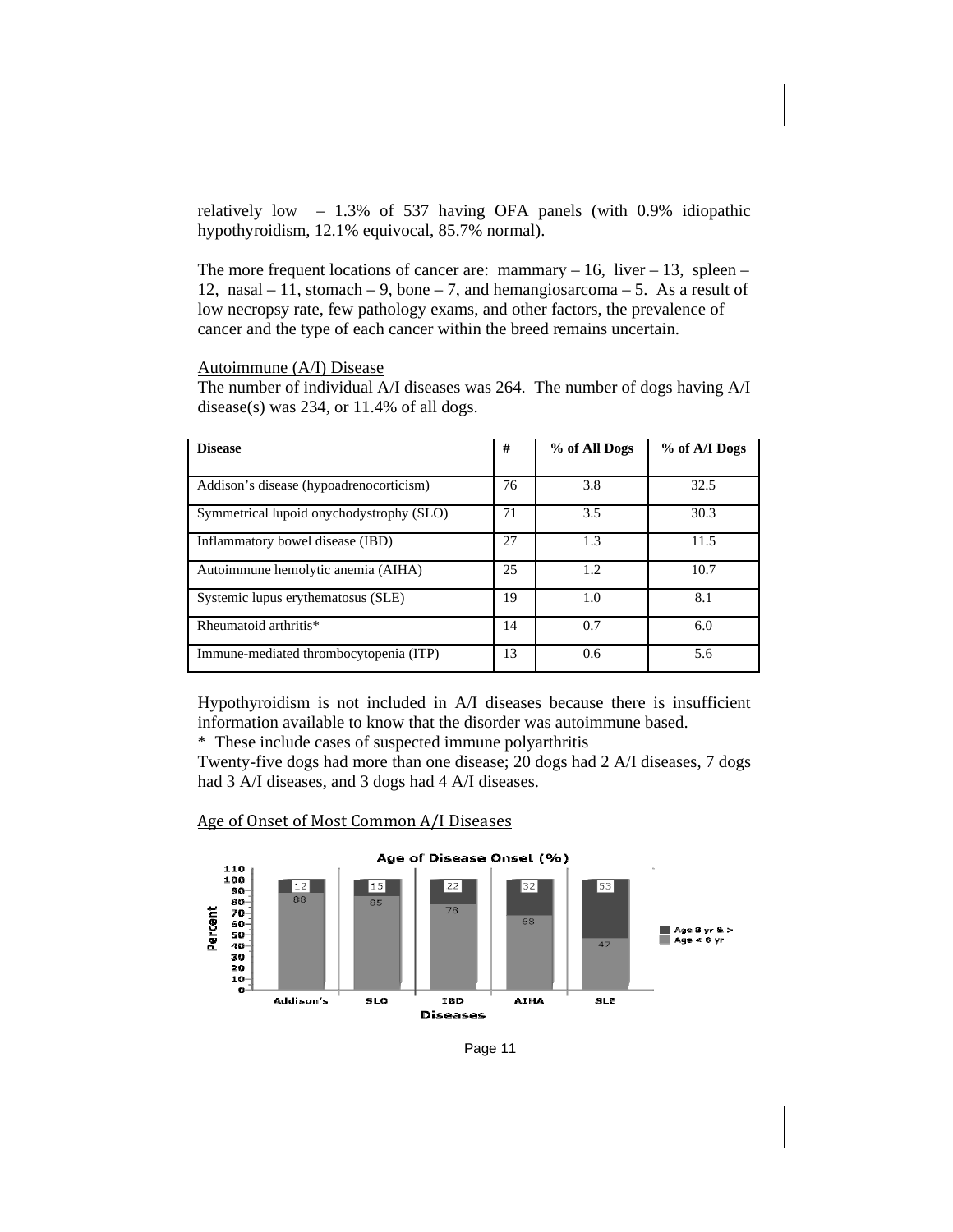As in previous years, Addison's, SLO, and IBD had earlier onset than AIHA and SLE, using below and above 8 years of age as the division point for early and late onset.

# **Reproductive Outcome**

**Dogs.** There were 143 with reproductive history recorded; 62 had semen checked but most gave no information about semen quality. The following table shows the number of bitches bred, the number of litters and puppies produced.

| <b>Item</b>                   | #    |
|-------------------------------|------|
| Bitches bred                  | 562  |
| Litters produced              | 501  |
| Total puppies produced        | 2927 |
| Total female puppies produced | 1269 |
| Total male puppies produced   | 1345 |

# **Later Health Problems in Dogs' Puppies.**

| <b>Health Problem</b>                   | $#$ dogs producing problem | # puppies with problem |
|-----------------------------------------|----------------------------|------------------------|
| Addison's                               |                            | 19                     |
| Symmetrical lupoid ony-<br>chodystrophy | Q                          | 14                     |
| Systemic lupus erythemato-<br>sus       |                            |                        |
| Hypothyroid                             | 10                         | 12                     |
| Cryptorchid                             | 20                         | 46                     |

**Bitches.** 323 bitches were bred with 520 litters and 3404 pups produced. Cesarean section delivery was done in 59 (18.0%). Breeding methods resulting in live pups is shown below.

|              | <b>Registry Year</b> |     |     |     |     |  |
|--------------|----------------------|-----|-----|-----|-----|--|
| Method       |                      |     |     |     |     |  |
| Natural      | 373                  | 331 | 297 | 271 | 249 |  |
| $A/I$ fresh  | 58                   | 53  | 48  | 40  | 35  |  |
| A/I chilled  | 29                   | 20  | 19  | 12  | 18  |  |
| A/I frozen   |                      |     |     | 10  |     |  |
| Surgical A/I |                      | ר ו | 13  | 10  | 10  |  |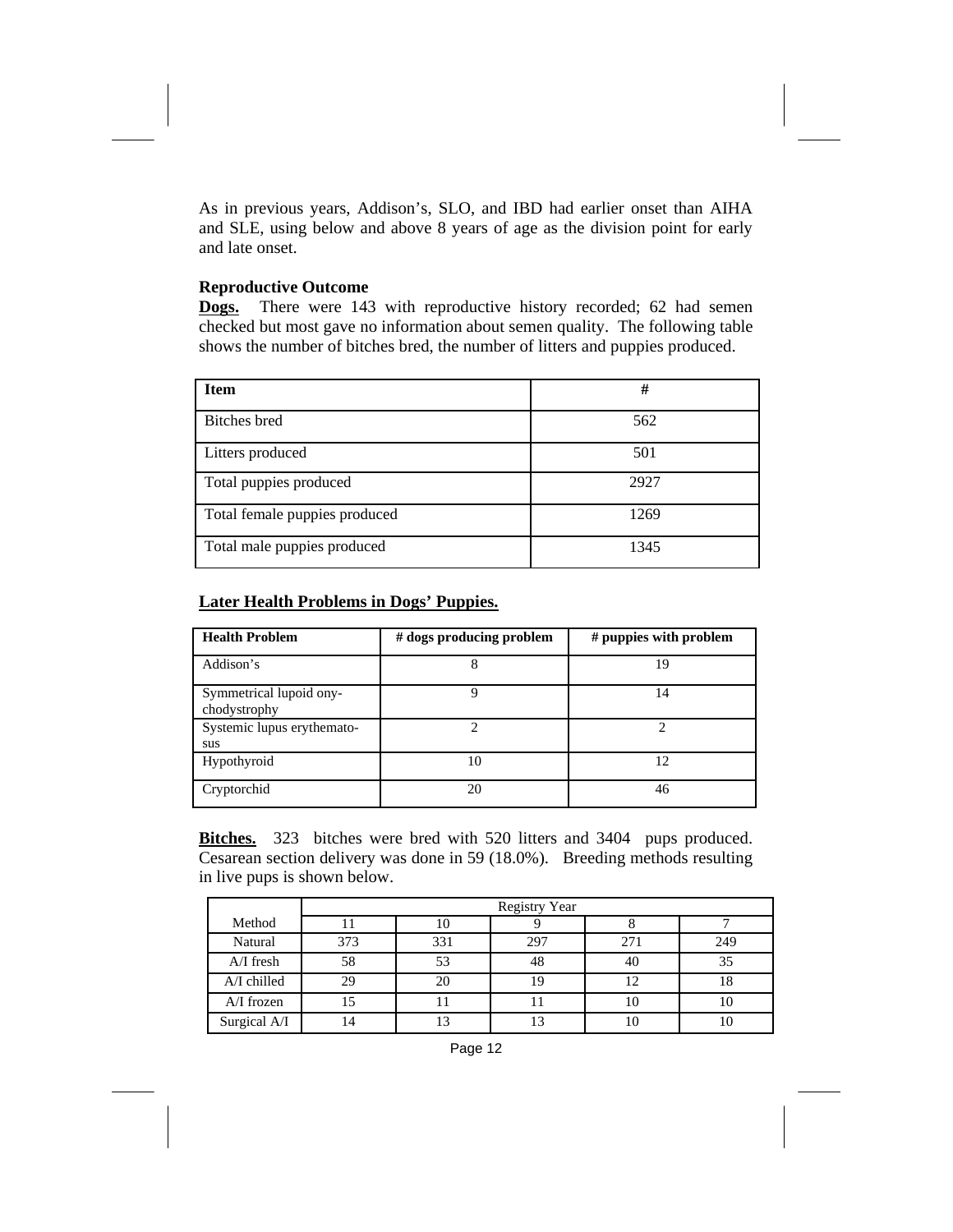# **Early Identifiable Issues in Bitches' Puppies.**

| Male pups          |                |                                  |
|--------------------|----------------|----------------------------------|
|                    | #              | % of total                       |
| total born         | 1764           | $\overline{\phantom{a}}$         |
| live born          | 1624           | 92.1%                            |
| live @ 6 wks       | 1506           | 85.4%                            |
|                    |                | % of those alive at 6 weeks with |
| cryptorchid        | 86             | 5.7%                             |
| mismark            | 72             | 4.8%                             |
| umbilical hernia   | 59             | 3.9%                             |
| bad bite           | 15             |                                  |
| poor pigment       | 14             |                                  |
| cleft palate       | 3              |                                  |
| <b>Female pups</b> |                |                                  |
|                    | #              | % of total                       |
| total born         | 1640           | $\overline{\phantom{a}}$         |
| live born          | 1523           | 92.9%                            |
| live $@6$ wks      | 1410           | 86.0%                            |
|                    |                | % of those alive at 6 weeks with |
| mismark            | 75             | 5.3%                             |
| umbilical hernia   | 62             | 4.4%                             |
| bad bite           | 15             |                                  |
| poor pigment       | 6              |                                  |
| cleft palate       | $\overline{2}$ |                                  |

# **Later Health Problems in Bitchs' Puppies.**

| <b>Health Problem</b>              | $#$ dams | # progeny |
|------------------------------------|----------|-----------|
| Addison's                          | 13       | 19        |
| Symmetrical lupoid onychodystrophy | 11       | 14        |
| Systemic lupus erythematosus       | 4        | 3         |
| Hypothyroid                        | 11       | 10        |
| Other                              | 33       | $25**$    |

There is a need for puppy owners, breeders, and stud owners to have better communication about health problems. Until that happens, there will continue to be gaps in knowledge of progeny health problems that may be heritable.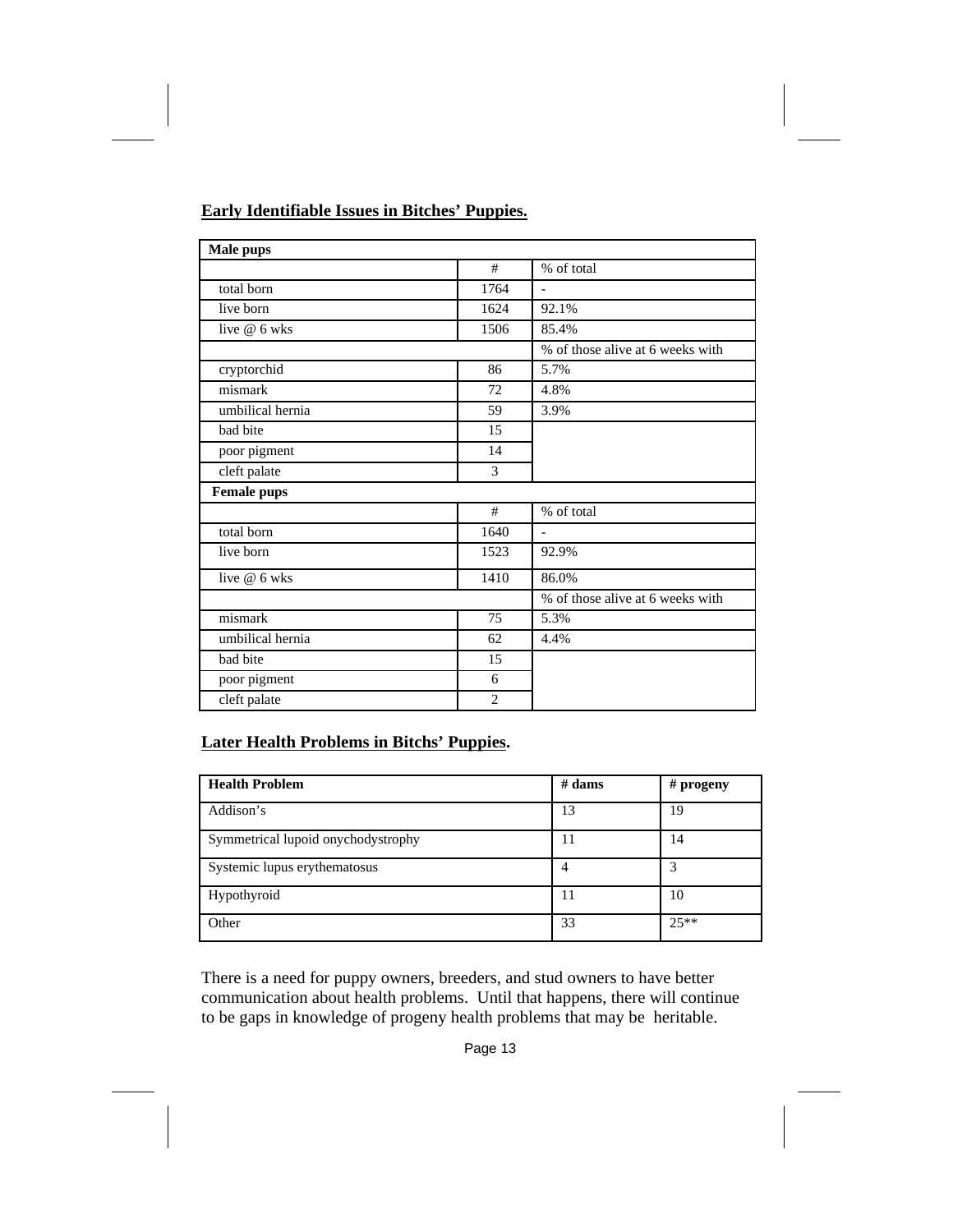## **Mortality**

## **General Information**

This year the 9-14 year age group was separated into two because it represented nearly 50% of all deaths. There are 554 (26.50%) deaths reported. For the 536 dogs with known date of death, average of death was 11.9 yrs; minimum was 0.1 yr, maximum was 17.6 yrs.

Necropsies were conducted on 34 (6.1%). Owners should remember that necropsies will sometimes be helpful in establishing the cause of death. If more necropsies were done in those where death is not due to very old age, there would certainly be more identifiable causes of death. Mode of death was natural in 83, euthanasia in 420, accidental in 20, and not documented in 31.

The leading causes of death before 9 years of age were autoimmune (n=24), accidental ( $n=14$ ), and cancer ( $n=11$  in the 7-8 yr group). The high number dying from autoimmune disease at a young age is of concern and should be the focus of research to identify cause(s) and trigger(s). The percentage shown for each age used 536 dogs as the denominator.

# **Age Group—up to 3 Yr** There were 18 deaths (3.4%)

- Accidental—4
- Autoimmune—5 (27.8%) of age group: 1 each pemphigus/SLO, ID, Addison's, immune mediate polyarthritis, AIHA
- Aggression, directed at dogs' family—2
- 1 each intussusception (after hemorrhagic gastroenteritis), meningitis, kidney failure, pyometra, myocarditis
- Unknown—2

**Age Group—3-6 Yr** There were 43 deaths (8.0%)

- Autoimmune— $11 (27.5%)$  of age group:
	- $\bullet$  SLE-3
	- $A IHA$ —3
	- 1 each—SLO with aggression from pain, ITP, Evan's syndrome (ITP & AIHA), Addison's, IBD
- Accidental—6
- Cancer—6 (14% of age group)
- Unknown—5
- Acute renal failure—2
- 1 each: chronic interstitial nephritis, respiratory failure (in an Addisonian), acute fulminating pancreatitis after whelping, neurologic other (had hip dysplasia and developed rear paralysis from a pinched nerve), liver failure, sudden acute retinal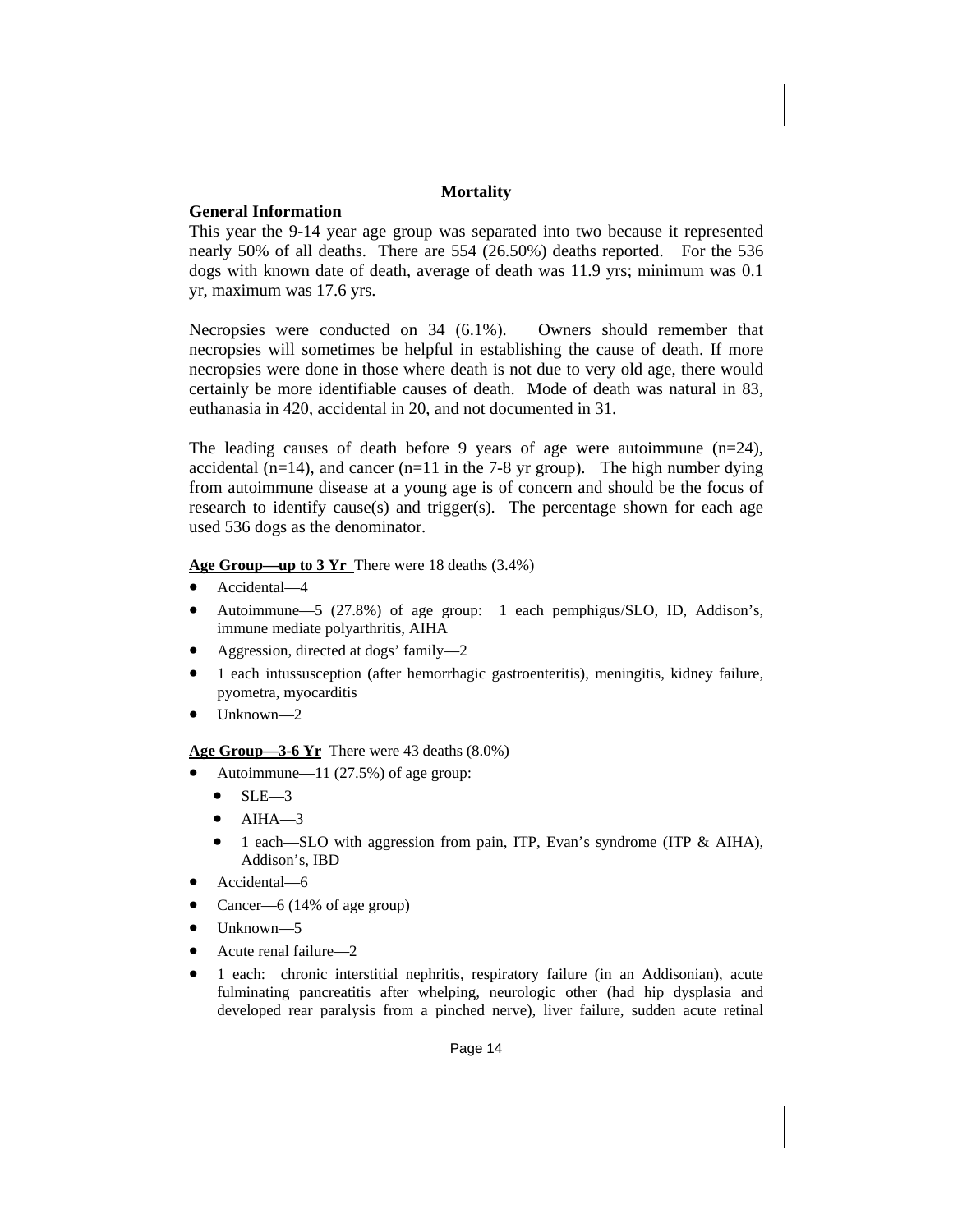deterioration (unable to deal with visual loss), chronic pancreatitis, aspiration pneumonia, atopy, idiopathic epilepsy, poisoning, aggression

**Age Group—7-8 Yr** There were 41 deaths (11.5%)

- Autoimmune—10 (24.4%) of age group
	- 4—Addison's (either primary cause or associated)
	- $\bullet$  2—AIHA
	- 1 each—autoimmune muscle disease, rheumatoid arthritis, SLE, SLO
- Cancer—9 (22% of age group)
- Unknown—9
- Accidental—5
- Renal failure—2
- 1 each: family aggression, pet food poisoning, rear end paralysis, sudden breathing distress, pyometra, amyloidosis

**Age Group—9-11 Yr** There were 112 deaths (20.9% of total deaths)

- Cancer—42 (37.5% of age group)
- Autoimmune—12 (10.7% of age group)
	- Addison's-4
	- $\bullet$  AIHA $-5$
	- 1 each—SLE, discoid lupus, ITP
- The remainder were either unknown or a few cases of a wide range of problems including several with heart failure and several with Cushing's disease

**Age Group—12-13 Yr** There were 152 deaths (28.4% of total deaths)

- Cancer—39 (25.7% of age group)
- $\bullet$  Old age—24 (15.8% of age group
- Kidney failure, unknown cause—9
- Stroke—7
- Autoimmune—7 (4.6% of age group)
	- Addison's-5
	- $\bullet$  SLE-2
- The remainder were either unknown or 1-few cases of a wide range of problems

## Age Group—14 Yr and Older There were 180 deaths (33.6%)

- Old age—88 (48.9% of age group)
- Cancer—28 (15.6% of age group)
- Stroke—10
- The remainder were unknown or 1-few cases of a wide range of problems.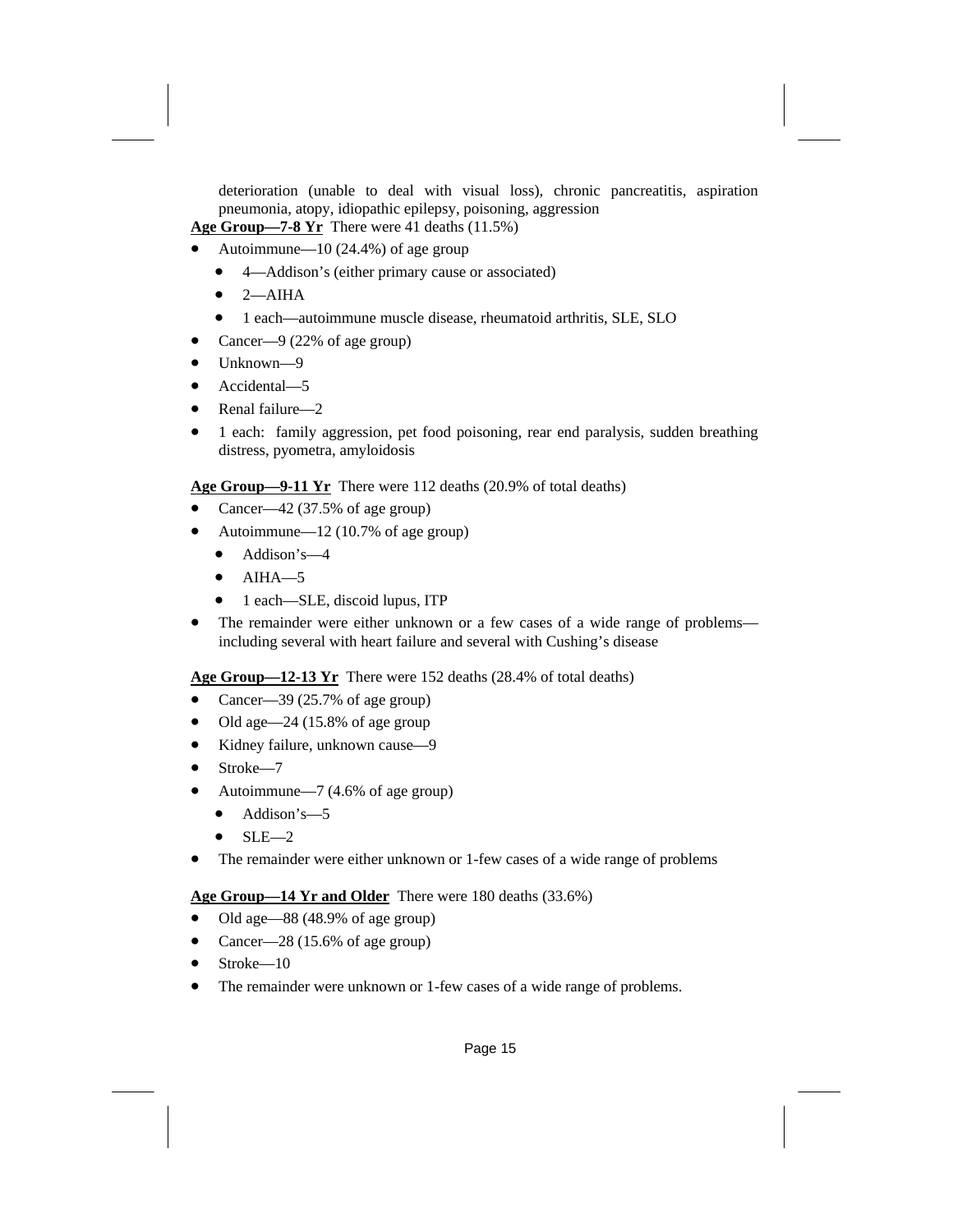## **Summary of Mortality Cause by Age Group**

| Age Group          | # $($ %)  |
|--------------------|-----------|
| $<$ 3 yr           | 18 (3%)   |
| $3-6$ yr           | 43 (8%)   |
| $7-8$ yr           | 41 (8%)   |
| $9-11$ yr          | 112 (21%) |
| $12-13 \text{ yr}$ | 152 (28%) |
| 14 yr $&>$         | 180 (32%) |

**A/I Disease Cancer**

| Age Group        | # $(%)$   | Age Group          | # $(%)$  |
|------------------|-----------|--------------------|----------|
| $<$ 3 yr         | $5(11\%)$ | $3-6$ yr           | 6(5%)    |
| $3-6 \text{ yr}$ | 11(24%)   | $7-8$ yr           | 9(7%)    |
| 7-8 yr           | 10(22%)   | $9-11$ yr          | 42 (34%) |
| $9-11$ yr        | 12 (27%)  | $12-13 \text{ yr}$ | 39 (31%) |
| $12-13$ yr       | 7(16%)    | 14 yr $&>$         | 28 (23%) |

Although only 19% of all deaths occurred before 9 years of age, 57% of these were due to autoimmune disease. The reverse is true for cancer as the cause of death; 88% of cancer deaths were over the age of 8. This finding is the same as reported in previous years.

## **Research**

The SLO project continues. The family pedigree data have been provided to Dr. Anita Oberbauer's lab for statistical analysis of possible mode of inheritance. The environmental data have been reviewed by Dr. Patrick Horan; he, like Dr. Oberbauer recommend gathering the same history for environment, vaccination, preventives use, and family history on a group of healthy older Beardies without any chronic nail condition. That project is to begin shortly. See the notice earlier in this newsletter.

DNA samples continue to be collected and stored by Dr. Anita Oberbauer's lab. These will be utilized for research into Addison's disease and/or SLO, depending on technology advances. The board of directors continues to encourage every Beardie owner who has a dog with one of these diseases to submit DNA samples and all Beardie owners who have healthy dogs or at least dogs who are free of chronic health issues that require regular veterinary attention, and who are age 8 or beyond to submit DNA for the SLO study.

# **"An investment in knowledge pays the best interest." Benjamin Franklin**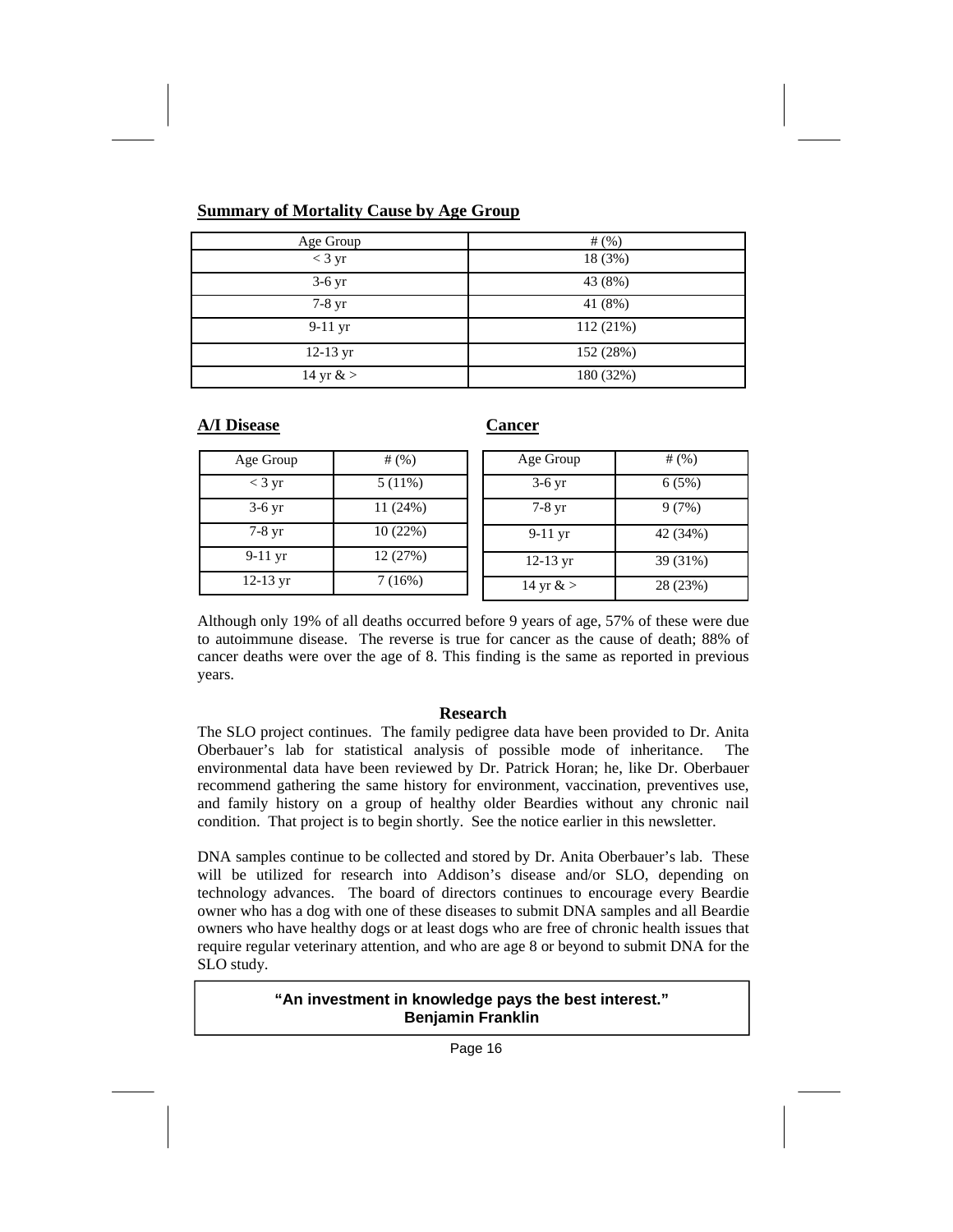# **Coefficient of Inbreeding (COI)**

The data are arranged by decreasing COI for individual country's dogs. Given the large standard deviations, the difference between countries is not significant, but just reflect the current breeding pool. Almost all countries have a maximum COI over 40; the two exceptions are the Netherlands with a maximum of 37.5 and Finland with a maximum of 31.4. All countries have a minimum COI of 9-14 except for the UK which is zero, due to one breeder who is utilizing non-KC registered sires in their breeding program. Remember that the COI's are based on 10 generations of ancestors.

| <b>Year Report/Other</b>    | <b>Coefficient of Inbreeding</b> |                |          |            |                  |  |
|-----------------------------|----------------------------------|----------------|----------|------------|------------------|--|
|                             | # <b>dog</b> s                   | A <sub>v</sub> | Min      | <b>Max</b> | Std dev          |  |
| $USA - 1977$ stud<br>book   | 318                              | 18.3           | 3.8      | 40.1       |                  |  |
| USA-2011 Spe-<br>cialty BOB | 72                               | 22.9           | 11.9     | 40.3       |                  |  |
|                             |                                  |                |          |            |                  |  |
| Year 11                     |                                  |                |          |            |                  |  |
| All dogs                    | 2508                             | 23.3           | $\Omega$ | 47.5       | 6.3              |  |
|                             |                                  |                |          |            |                  |  |
| <b>UK</b>                   | 436                              | 24.7           | $\Omega$ | 43.2       | 7.1              |  |
| <b>USA</b>                  | 868                              | 23.7           | 11.2     | 43.9       | 5.6              |  |
| Canada                      | 114                              | 23.3           | 9.2      | 47.5       | 6.8              |  |
| Belgium                     | 26                               | 22.3           | 14.3     | 38.9       | 6.7              |  |
| Finland                     | 43                               | 22.1           | 9.9      | 31.4       | 5.7              |  |
| Czech Republic              | 70                               | 22.0           | 11.2     | 47.3       | 6.1              |  |
| Australia                   | 102                              | 21.6           | 10.8     | 42.1       | $\overline{5.3}$ |  |
| Netherlands                 | 161                              | 21.3           | 9.2      | 37.5       | 5.4              |  |
| Germany                     | 80                               | 20.4           | 8.9      | 42.4       | 6.6              |  |

# **"We must become the change we want to see in the world." Mahatma Gandhi**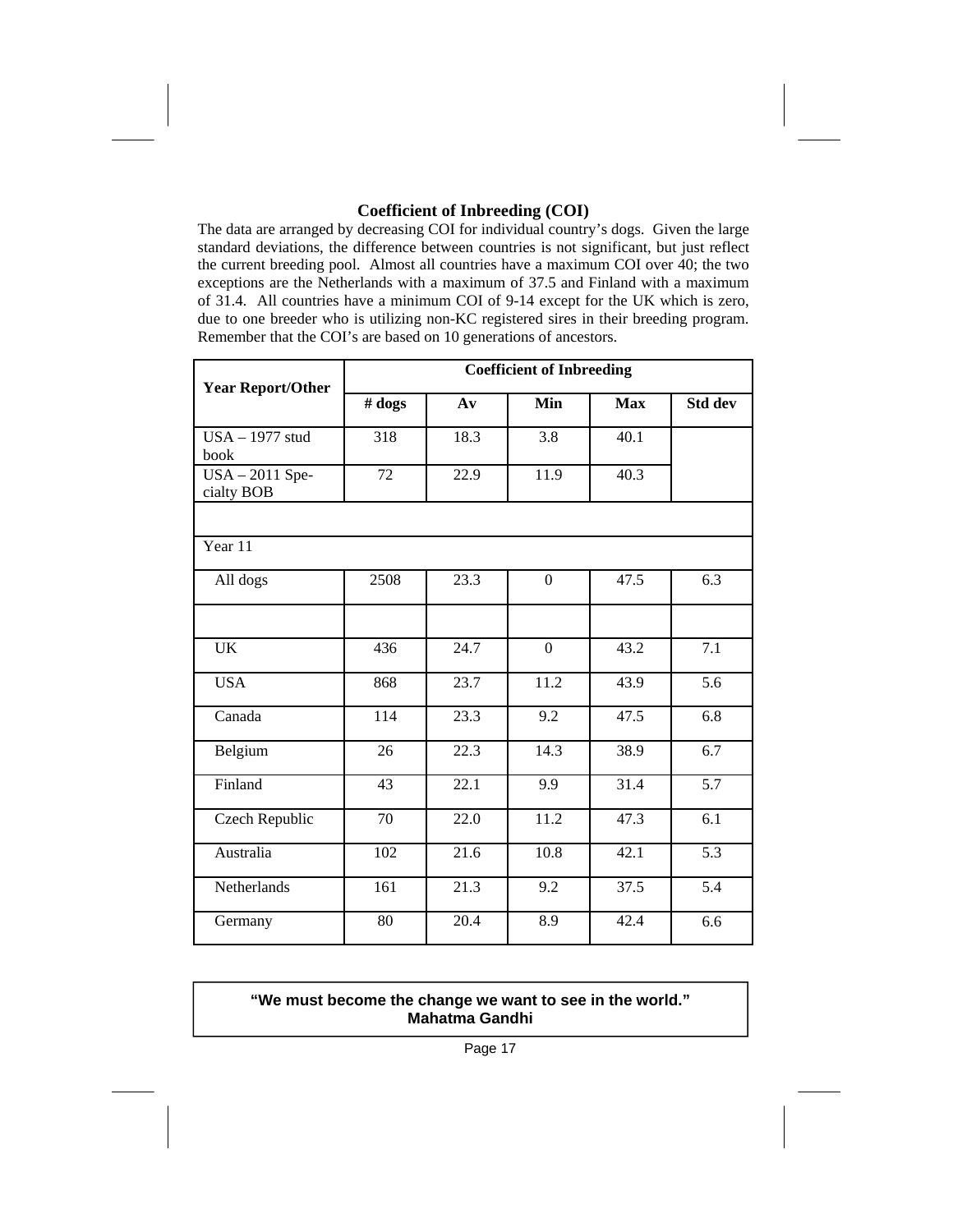

Two MacLean & Company bookmarks are available from the editor. Each is  $8''$  long and  $2''$  wide and is laminated. Each has 7 MacLean and Co. cartoons on it. They are available from the editor for \$3.00 each plus \$.64 in postage for each order up to 4 bookmarks. The samples above are resized smaller to allow them to fit into available space. All funds will go to BeaCon for their ongoing projects. Please send all orders to:

Fitz %Kwik Kopy Business Center 7712 Main Street Houma, LA 70360 Make all checks payable to BeaCon

#### **BeaCon's Board of Directors**

**Elsa Sell beaconbb@bellsouth.net CJ del Valle mhari@mhari.cnc.net Linda Aronson dvm@petshrink.com Karen Drummond beardiemom@worldnet.att.net Judy Howard beardiebunch@gmail.com Sharon Dunsmore sharon@k9clubhouse.ca Peg Caldwell phlebitz@aol.com** 

**Please contact the Board if you have any ideas, questions, problems or wish to participate in any of BeaCon's ongoing projects.** 

**Past directors are recognized on the website.** 

**Visit BeaCon on the web atwww.beaconforhealth.org** 

### **E-Mail Contest**

**Don't forget, if you elect to receive your copy of the BeaCon Newsletter by e-mail, you will be entered into the drawing for some great Beardie "stuff".** 

> **Just contact the editor at: grfitz@bellsouth.net**

**to get your name on the list. Not only can you win a nice prize, but the postage saved can be used for health issues. Thanks!**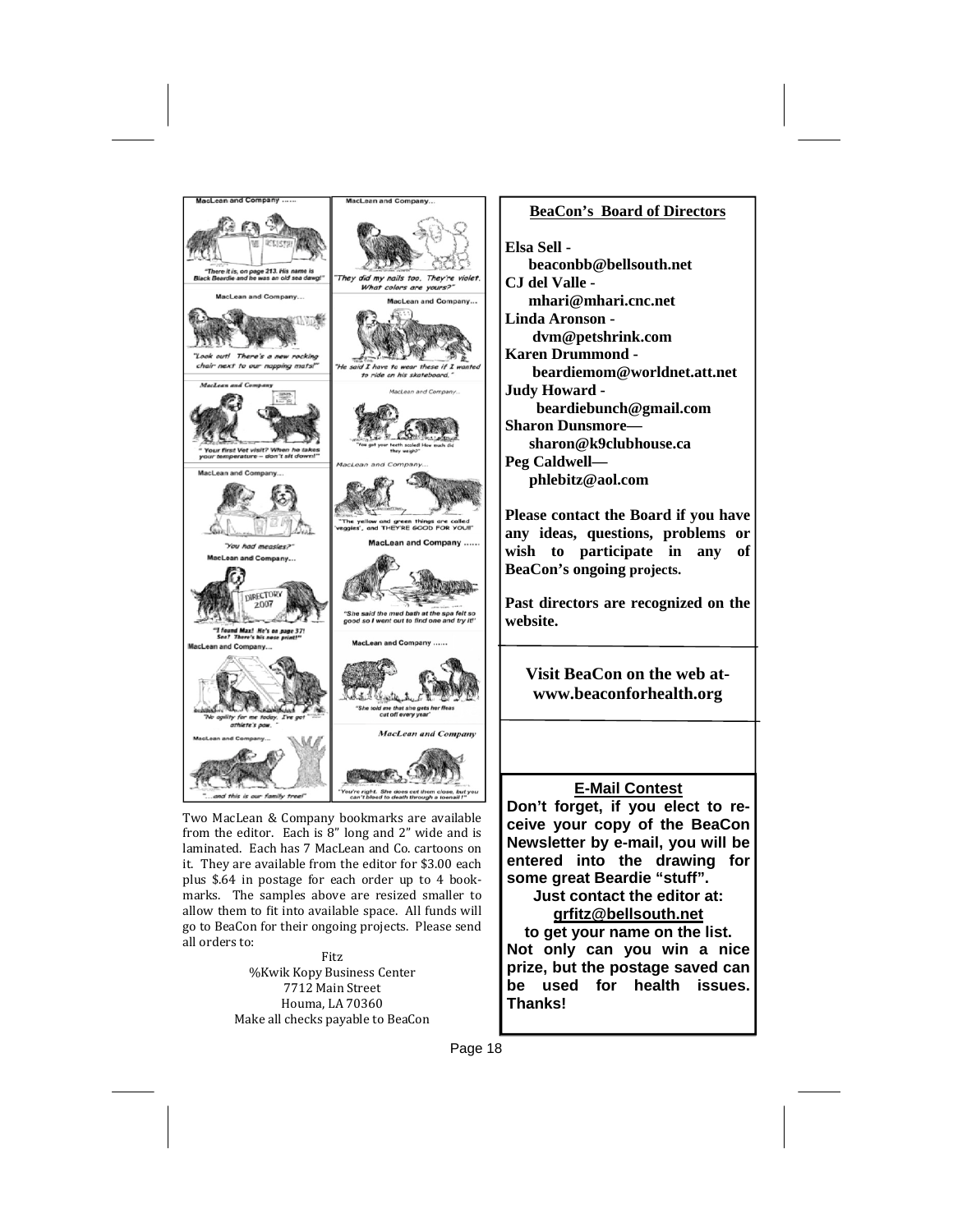# **Donations**

**Contributions to BeaCon and the open health registry should be mailed to: Judy Howard 2141 Moonstone Dr. Concord, NC 28025** 

**First time Donors For \$15-\$99 you receive a logo pin For \$100-\$750 you receive a Sterling Silver angel pin For \$750 and up you receive a 14K Gold Angel pin The pins can be viewed on the BeaCon Web Site. Http://www.beaconforhealth.org/** 

**MacLean and Company ......** 



"There it is, on page 213. His name is **Black Beardie and he was an old sea dawg!"**